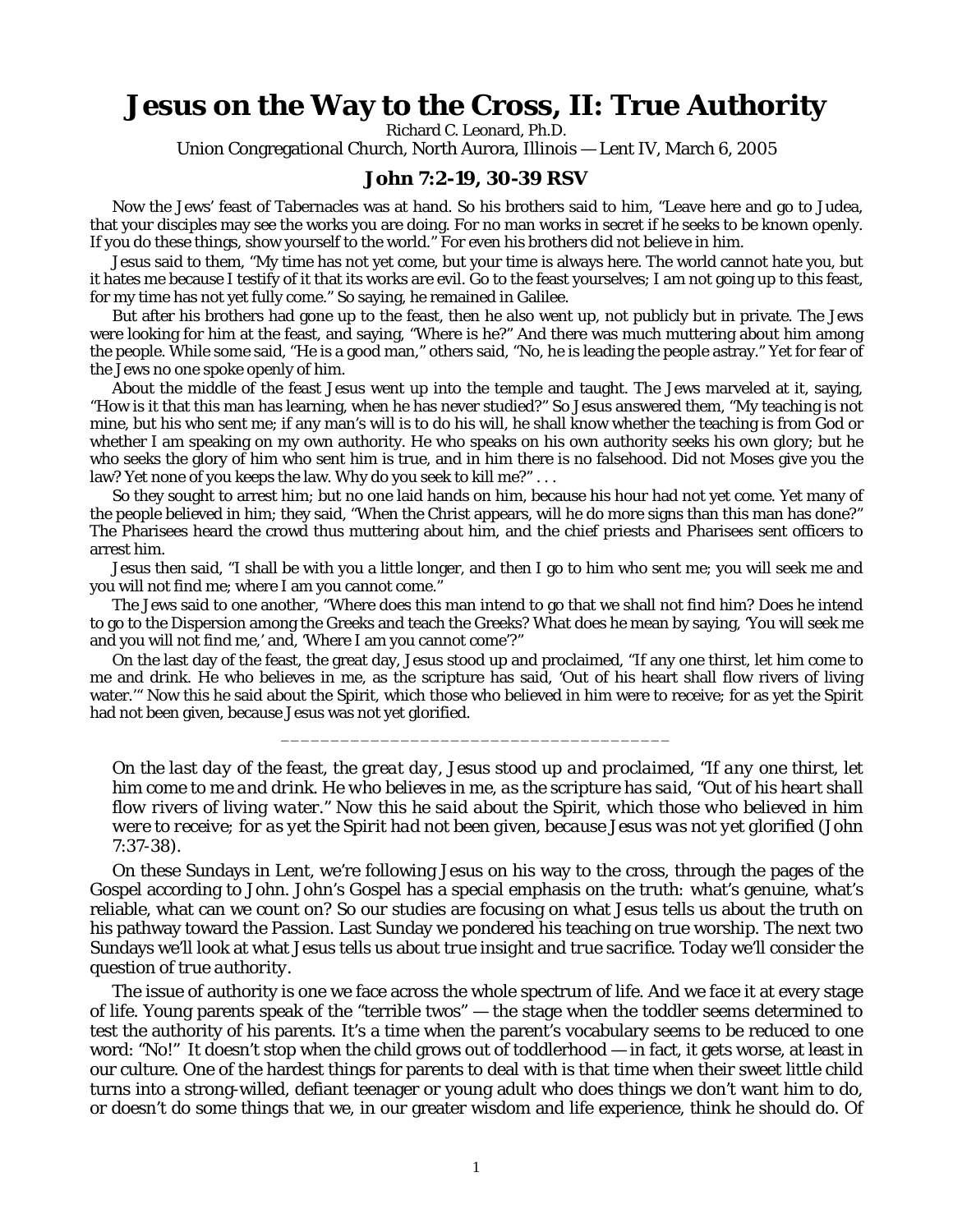course, a little reflection will remind us that it's only because *we* dismissed the authority of *our* parents that we know when our child is making a bad decision!

We never outgrow our battle with the authority question. Even as Christians we recognize that we don't always respect the authority of God, the authority of his Word. We find ourselves behaving in ways that we know aren't what the Lord intends for us. As we'll pray in a few minutes, "We have left undone those things we ought to have done, and we have done those things we ought not to have done." When we use the word "ought," we recognize that in our own sinful tendencies we're really dealing with an authority problem. If there's no authority, there's no *ought*, and anything is permitted. If we're the source of our own authority, nobody else can tell us what we "ought" to be doing. And that's where many people we know are today: they're a law unto themselves. "Nobody can tell me what to do."

We face the authority question, not only as individuals, but also as a nation. This week the Supreme Court issued a ruling about the death sentence for minors that overturned the laws of nineteen states — laws that were enacted by legislators elected by the people. Of course, that's not the first time this kind of thing has happened; we have only to recall the Roe v. Wade decision of 1963. When nine people — actually, only five — in Washington, D.C. can override the legislative process, we don't have a republic any more, nor a democracy. Some years ago the journal *First Things* printed a symposium calling attention to this "judicial usurpation of politics," and it has only become more pronounced as time goes on. And when people want to take the words "under God" out of our Pledge of Allegiance, it's clear that in our nation we have an authority problem.

And we have the problem in the church as well. Who governs the church? Christians have divided over that issue. In theory, Christ rules his church. But, as someone has said, "In theory there is no difference between theory and practice, but in practice, there is." And, in practice, the church has split over whether Christ's authority is channeled through bishops  $-$  especially the Bishop of Rome  $$ through elders and ministers, or through the vote of the congregation. And so we have Catholics, Episcopalians, Presbyterians, Baptists, Congregationalists, Pentecostals and all the rest. As Congregationalists, we're a little suspicious of forms of church government that allow a hierarchy to impose its agenda on the local church. So, in our practice, each church is independent of a bureaucratic denominational structure, and we make decisions as a whole congregation. But it would be a mistake to think that the Congregational principle is go-it-alone independence and majority vote. Our congregational government is only a means through which Jesus Christ is to rule his church. As Jesus told his disciples, "You are not to be called rabbi, for you have one teacher, and you are all brethren. And call no man your father on earth, for you have one Father, who is in heaven. Neither be called masters, for you have one master, the Christ" (Matthew 23:8-10). The New Testament church didn't take votes. Instead, they operated by another principle, stated in Acts 15:28: "It has seemed good to the Holy Spirit and to us." They listened for the voice of Christ through the Spirit, and acted accordingly.

Any form of church government will work if hearts are humble and the voice of Christ is heard. *None* of them will work if people are in a power play, grasping for authority of their own and ignoring the authority of the living Lord. Some churches, especially Baptists, are governed through a Board of Deacons, and often a pastor finds his hands are tied in ministry because his church is *deaconpossessed.* Our church isn't like that! Our deacons are not possessors, they're *servants* — God bless them! And our Council of Elders and all our Boards are servants, too. That makes it a pleasure to work with and *serve* a congregation like this.

But the issue of authority never really goes away, in any facet of life. Whatever we do or say, we must do it with some kind of authority. If we act on the wrong authority, we can get ourselves into trouble. A policeman, for example, must act on the authority the governmental entity has granted to his law enforcement agency. If he tries to act on his *personal* authority while performing his duties, he's creating an authority problem. I belong to several Internet groups of railroad fans. Recently there were a lot of messages on one list about some railfans who were apprehended by security people while photographing trains at a Metra station. The police pulled them in because, they said, it's against regulations to photograph trains in the post-September 11 era. The railfans weren't trespassing; they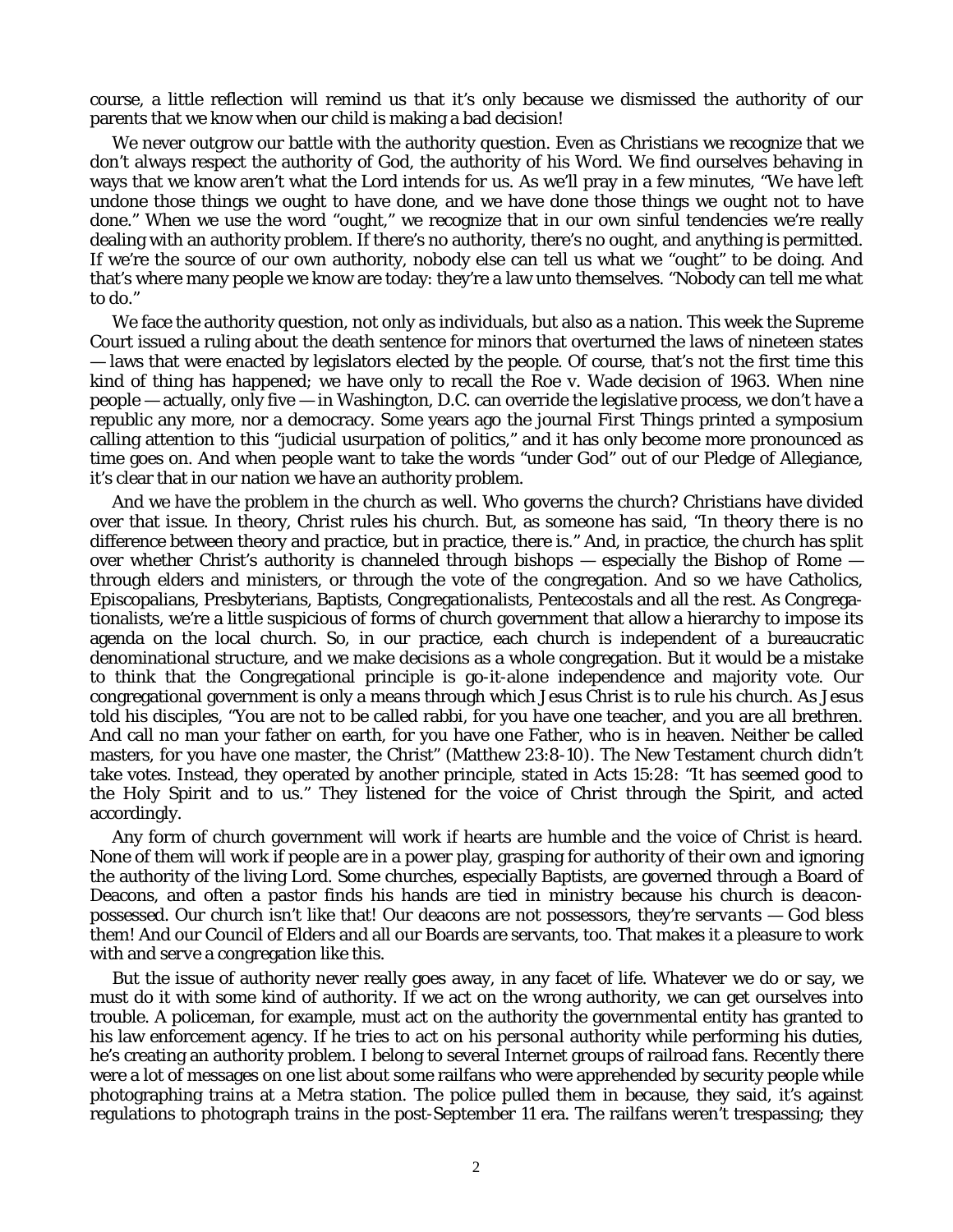were on a public depot platform. So they pursued this all the way up to Metra officialdom, and it turned out the police were wrong and were reprimanded. They weren't enforcing Metra regulations, they were just throwing their weight around. When we do that kind of thing, we have an authority problem.

We have to act on authority. The question is, whose authority will it be? If it's just ours, we're in trouble. We may think we're right about something — or that we have a "right" to do or say something — but we may be deceiving ourselves. As Jeremiah the prophet stated, "The heart is deceitful above all things, and desperately corrupt; who can understand it?" (Jeremiah 17:9). We need to examine ourselves constantly to see if the weight we're throwing around is only our puny weight, or the weight of someone more weighty!

It's a paradox, you see. We have *more* authority, not less, when we're submitted to a higher authority. A Roman centurion sent to Jesus, asking him to heal his servant. While Jesus was on the way, the centurion sent friends to tell him, "Lord, don't bother to come to my house. I'm not worthy of that! All you have to do is speak the word, and my servant will be healed. I'm a man set *under* authority, with soldiers under *me*. When I say 'Go' they go, and when I say 'Come' they come. And when I tell my slave, 'Do this,' he does it!" Jesus held the centurion up as an example of faith (Luke 7:6-9). The centurion understood that by being *under* authority, he *had* authority. And he recognized that Jesus had authority over sickness and unclean spirits because he was submitted to the Father's authority.

Jesus expresses that very thought in our Gospel lesson this morning. "My teaching is not mine," he tells us, "but his who sent me; if any man's will is to do his will, he shall know whether the teaching is from God or whether I am speaking on my own authority. He who speaks on his own authority seeks his own glory; but he who seeks the glory of him who sent him is true, and in him there is no falsehood" (John 7:16-18).

What moved people about the presence of Jesus — at the human level — is that he was close to God, and had yielded himself to the will of his Father. That allowed him to speak to his people in a fresh and powerful way. As Matthew puts it at the end of his account of the Sermon on the Mount, "the crowds were astonished at his teaching, for he taught them as one who had authority, and not as their scribes" (Matthew 7:28-29). The scribes and Pharisees were experts in the Law and the traditions that had clustered around it, but they didn't have the attitude of *servanthood.* In Jesus' parable of the Pharisee and the publican, it was the Pharisee who prayed, "Lord, I thank you that I'm not like other men, a sinner like this tax collector over here." That's not the attitude of servanthood and submission to higher authority.

Jesus told his disciples, at the Last Supper, "I am among you as one who serves" (Luke 22:27), and he set the example of service in washing the dusty feet of his disciples. Even for the Son of God, the pathway to authority was the pathway of servanthood. As Paul says, "Being found in human form he humbled himself and *became obedient* unto death, even death on a cross. Therefore God has highly exalted him and bestowed on him the name which is above every name, that at the name of Jesus every knee should bow . . . and every tongue confess that Jesus Christ is Lord, to the glory of God the Father" (Philippians 2:8-11).

We have real authority only when we're submitted to the will of our heavenly Father, and using our gifts and skills to bless others. Calling attention to ourselves, insisting on our way "or else," dominating other people like a tin-horn dictator — these aren't the signs of authority but the signs of *weakness.* Don't be fooled by people who act like big shots and try to boss you around; they're only revealing their own insecurity. They have less authority because they're not in submission to a higher authority. When we try to throw our weight around, we forget there's a weightier One. The Hebrew word for "weight" is the same as the word for "glory." It's only our glorious Lord who really carries any weight in the affairs of his universe.

That's why Jesus declares, at the end of our Gospel reading, "He who believes in me, as the Scripture has said, 'Out of his heart shall flow rivers of living water.'" When a stream of life-giving servanthood flows from our innermost being, that gives evidence of real authority in our life. It's the authority of the Holy Spirit, the Giver of life. It flows out of our heart, but it doesn't come from there —